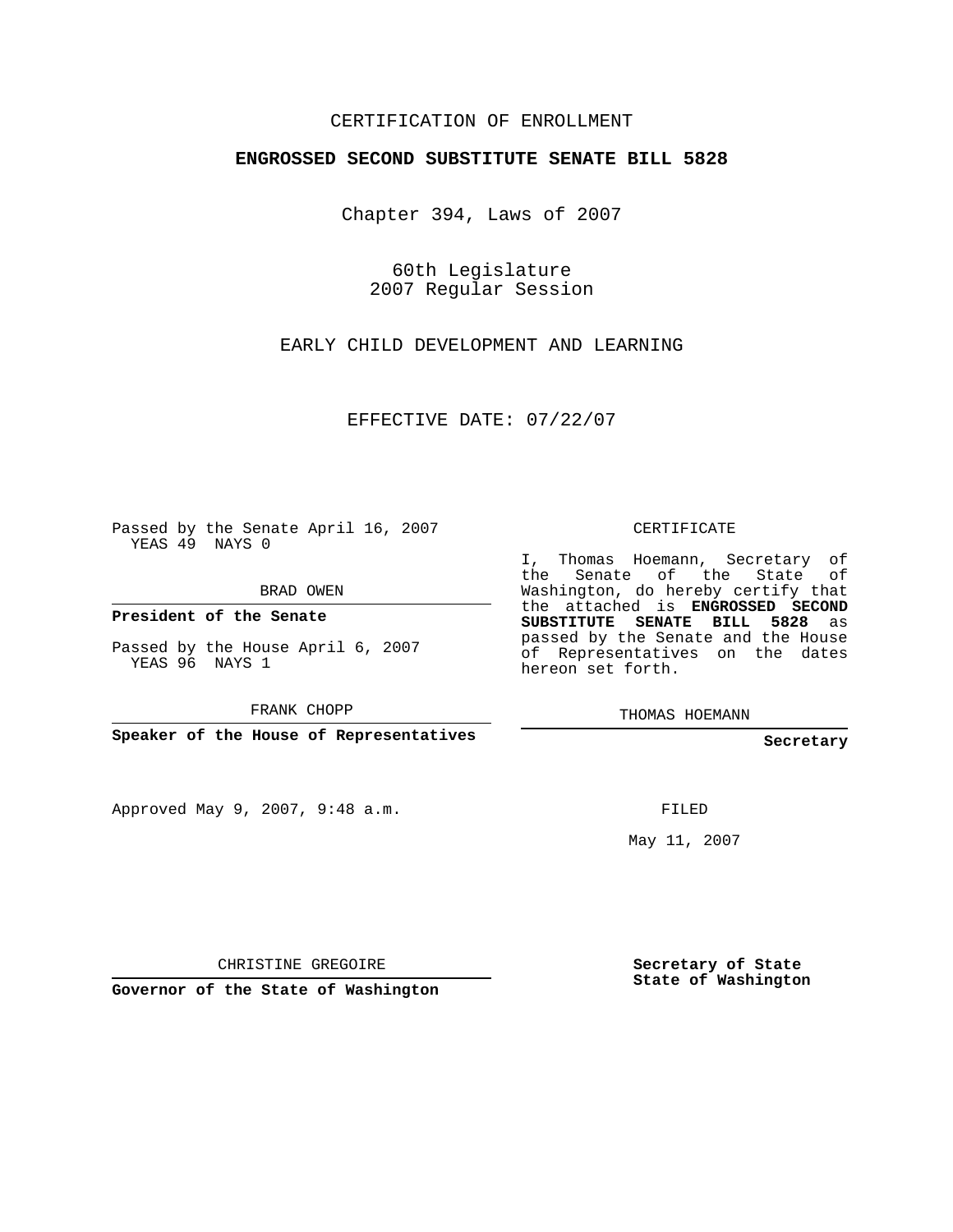## **ENGROSSED SECOND SUBSTITUTE SENATE BILL 5828** \_\_\_\_\_\_\_\_\_\_\_\_\_\_\_\_\_\_\_\_\_\_\_\_\_\_\_\_\_\_\_\_\_\_\_\_\_\_\_\_\_\_\_\_\_

\_\_\_\_\_\_\_\_\_\_\_\_\_\_\_\_\_\_\_\_\_\_\_\_\_\_\_\_\_\_\_\_\_\_\_\_\_\_\_\_\_\_\_\_\_

AS AMENDED BY THE HOUSE

Passed Legislature - 2007 Regular Session

## **State of Washington 60th Legislature 2007 Regular Session**

**By** Senate Committee on Ways & Means (originally sponsored by Senators Kauffman, McAuliffe, Tom, Rasmussen, Eide, Oemig, Clements, Hobbs, Weinstein, Rockefeller, Kline and Kohl-Welles)

READ FIRST TIME 03/05/07.

 AN ACT Relating to early child development and learning; amending RCW 43.215.010 and 43.215.020; adding new sections to chapter 43.215 RCW; and creating new sections.

BE IT ENACTED BY THE LEGISLATURE OF THE STATE OF WASHINGTON:

 NEW SECTION. **Sec. 1.** The legislature finds that education is the single most effective investment that can be made in children, the state, the economy, and the future. A well-educated citizenry is essential both for the preservation of democracy and for enhancing the state's ability to compete in the knowledge-based global economy.

 As recommended by Washington learns, the legislature declares that the overarching goal for education in the state is to have a world- class, learner-focused, seamless education system that educates more Washingtonians to the highest levels of educational attainment.

 **Sec. 2.** RCW 43.215.010 and 2006 c 265 s 102 are each amended to read as follows:

 The definitions in this section apply throughout this chapter unless the context clearly requires otherwise.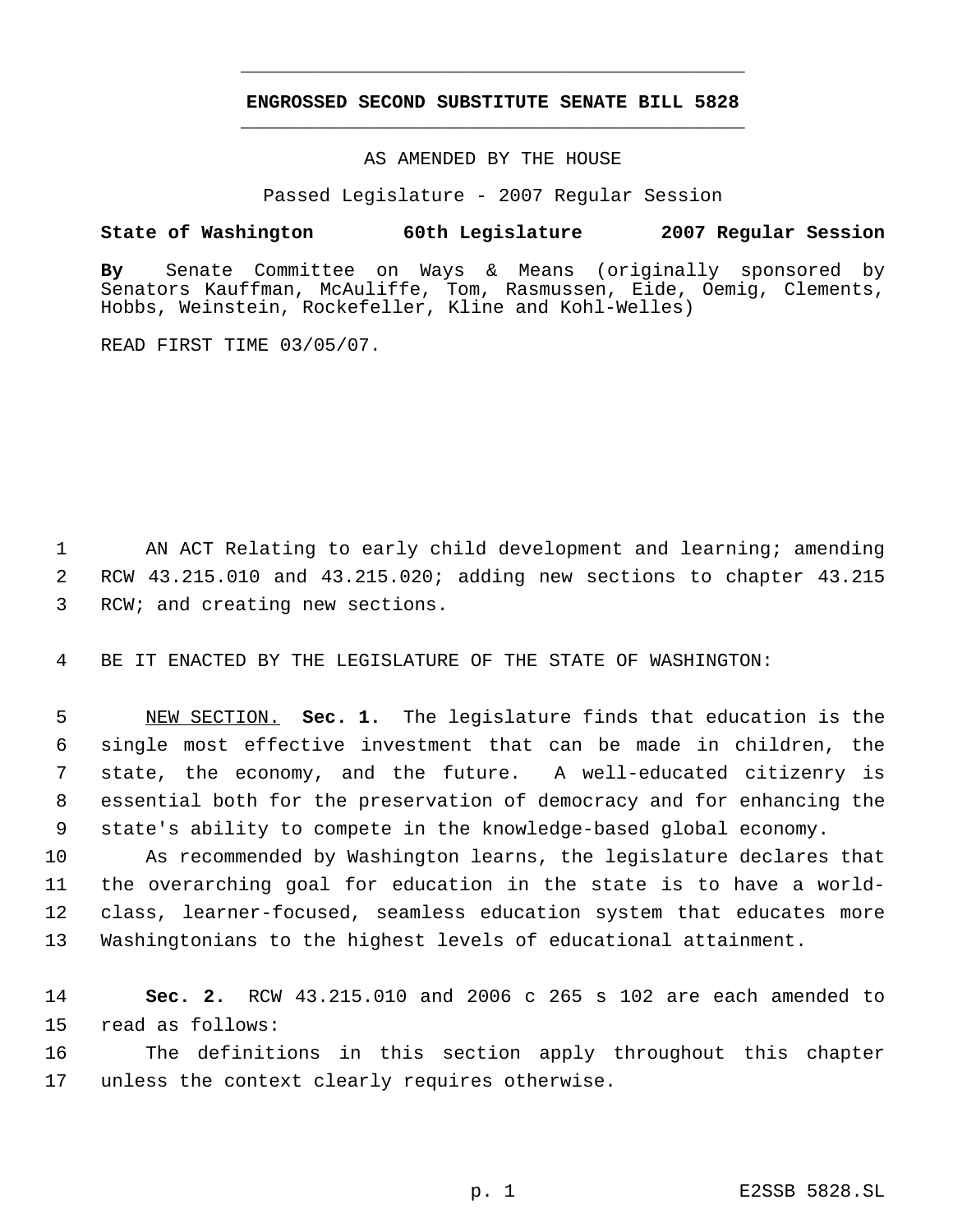(1) "Agency" means any person, firm, partnership, association, corporation, or facility that provides child care and early learning services outside a child's own home and includes the following irrespective of whether there is compensation to the agency:

 (a) "Child day care center" means an agency that regularly provides child day care and early learning services for a group of children for periods of less than twenty-four hours;

 (b) "Early learning" includes but is not limited to programs and services for child care; state, federal, private, and nonprofit preschool; child care subsidies; child care resource and referral; parental education and support; and training and professional development for early learning professionals;

 (c) "Family day care provider" means a child day care provider who regularly provides child day care and early learning services for not more than twelve children in the provider's home in the family living quarters;

 (d) "Nongovernmental private-public partnership" means an entity 18 registered as a nonprofit corporation in Washington state with a primary focus on early learning, school readiness, and parental 20 support, and an ability to raise a minimum of five million dollars in contributions;

 (e) "Service provider" means the entity that operates a community facility.

(2) "Agency" does not include the following:

(a) Persons related to the child in the following ways:

 (i) Any blood relative, including those of half-blood, and including first cousins, nephews or nieces, and persons of preceding generations as denoted by prefixes of grand, great, or great-great;

(ii) Stepfather, stepmother, stepbrother, and stepsister;

 (iii) A person who legally adopts a child or the child's parent as well as the natural and other legally adopted children of such persons, and other relatives of the adoptive parents in accordance with state law; or

 (iv) Spouses of any persons named in (i), (ii), or (iii) of this 35 subsection  $(2)(a)$ , even after the marriage is terminated;

(b) Persons who are legal guardians of the child;

 (c) Persons who care for a neighbor's or friend's child or children, with or without compensation, where the person providing care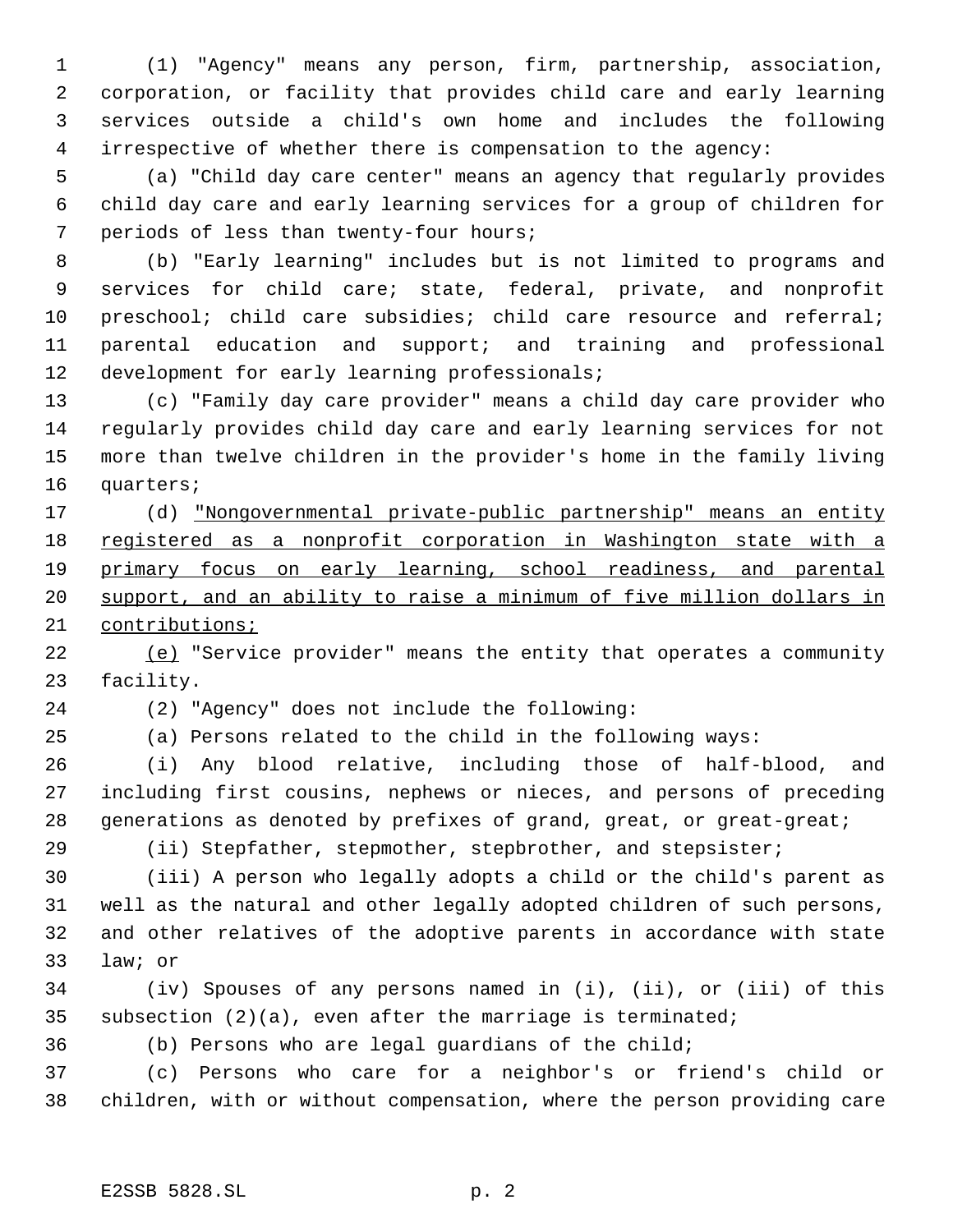for periods of less than twenty-four hours does not conduct such activity on an ongoing, regularly scheduled basis for the purpose of engaging in business, which includes, but is not limited to, advertising such care;

 (d) Parents on a mutually cooperative basis exchange care of one another's children;

 (e) Nursery schools or kindergartens that are engaged primarily in educational work with preschool children and in which no child is enrolled on a regular basis for more than four hours per day;

 (f) Schools, including boarding schools, that are engaged primarily in education, operate on a definite school year schedule, follow a stated academic curriculum, accept only school-age children, and do not 13 accept custody of children;

 (g) Seasonal camps of three months' or less duration engaged primarily in recreational or educational activities;

 (h) Facilities providing care to children for periods of less than twenty-four hours whose parents remain on the premises to participate 18 in activities other than employment;

 (i) Any agency having been in operation in this state ten years before June 8, 1967, and not seeking or accepting moneys or assistance from any state or federal agency, and is supported in part by an endowment or trust fund;

 (j) An agency operated by any unit of local, state, or federal government or an agency, located within the boundaries of a federally recognized Indian reservation, licensed by the Indian tribe;

 (k) An agency located on a federal military reservation, except where the military authorities request that such agency be subject to the licensing requirements of this chapter;

 (l) An agency that offers early learning and support services, such as parent education, and does not provide child care services on a regular basis.

(3) "Department" means the department of early learning.

(4) "Director" means the director of the department.

 (5) "Enforcement action" means denial, suspension, revocation, modification, or nonrenewal of a license pursuant to RCW 43.215.300(1) or assessment of civil monetary penalties pursuant to RCW 43.215.300(3).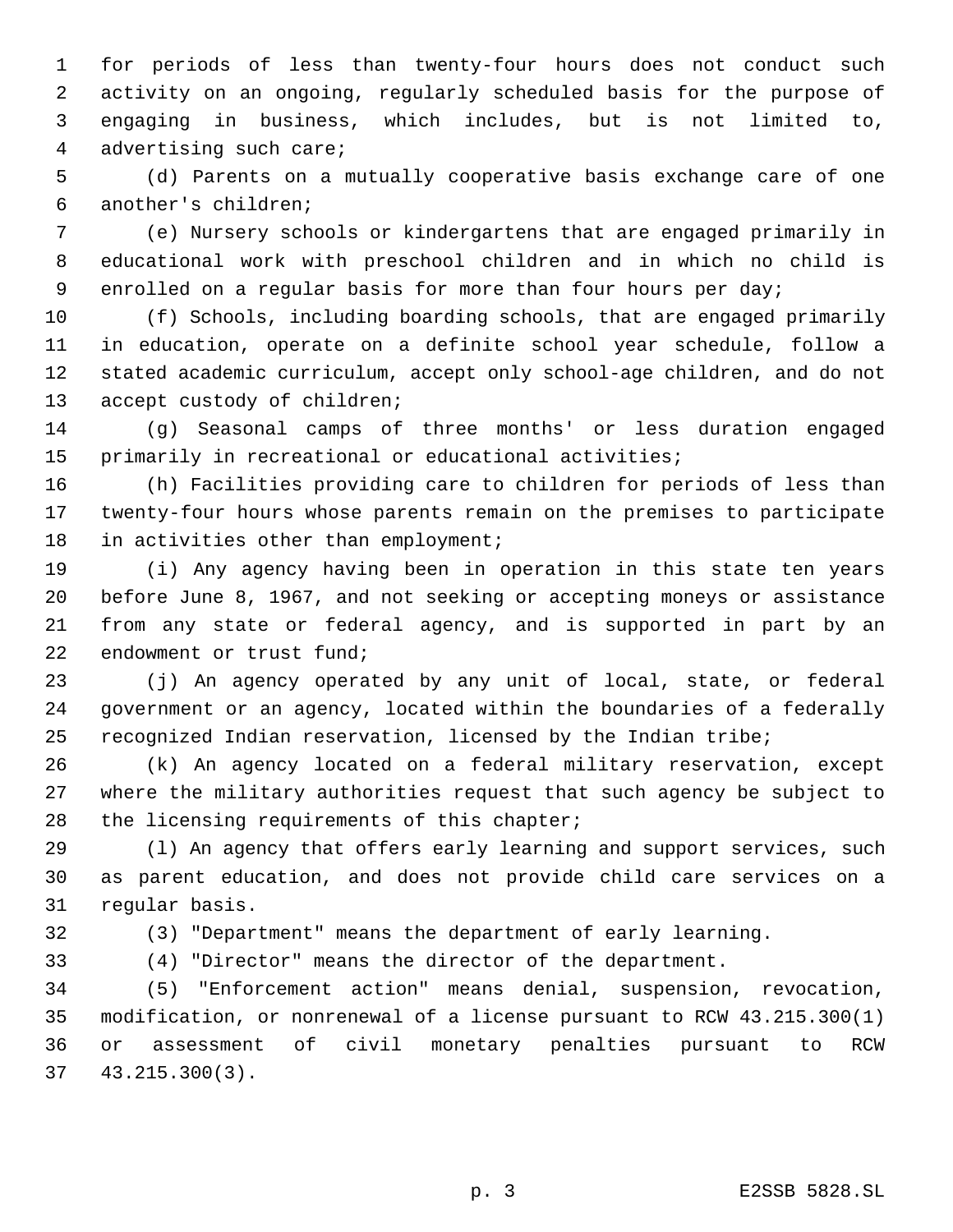(6) "Probationary license" means a license issued as a disciplinary measure to an agency that has previously been issued a full license but is out of compliance with licensing standards.

 (7) "Requirement" means any rule, regulation, or standard of care to be maintained by an agency.

 NEW SECTION. **Sec. 3.** A new section is added to chapter 43.215 RCW to read as follows:

 EARLY LEARNING ADVISORY COUNCIL. (1) The early learning advisory council is established to advise the department on statewide early learning community needs and progress.

 (2) The council shall work in conjunction with the department to develop a statewide early learning plan that crosses systems and sectors to promote alignment of private and public sector actions, objectives, and resources, and to ensure school readiness.

 (3) The council shall include diverse, statewide representation from public, nonprofit, and for-profit entities. Its membership shall reflect regional, racial, and cultural diversity to adequately represent the needs of all children and families in the state.

 (4) Council members shall serve two-year terms. However, to stagger the terms of the council, the initial appointments for twelve of the members shall be for one year. Once the initial one-year to two-year terms expire, all subsequent terms shall be for two years, with the terms expiring on June 30th of the applicable year. The terms shall be staggered in such a way that, where possible, the terms of members representing a specific group do not expire simultaneously.

 (5) The council shall consist of not more than twenty-five members, as follows:

 (a) The governor shall appoint at least one representative from each of the following: The department, the office of financial management, the department of social and health services, the department of health, the higher education coordinating board, and the state board for community and technical colleges;

 (b) One representative from the office of the superintendent of public instruction, to be appointed by the superintendent of public instruction;

 (c) The governor shall appoint at least seven leaders in early childhood education, with at least one representative with experience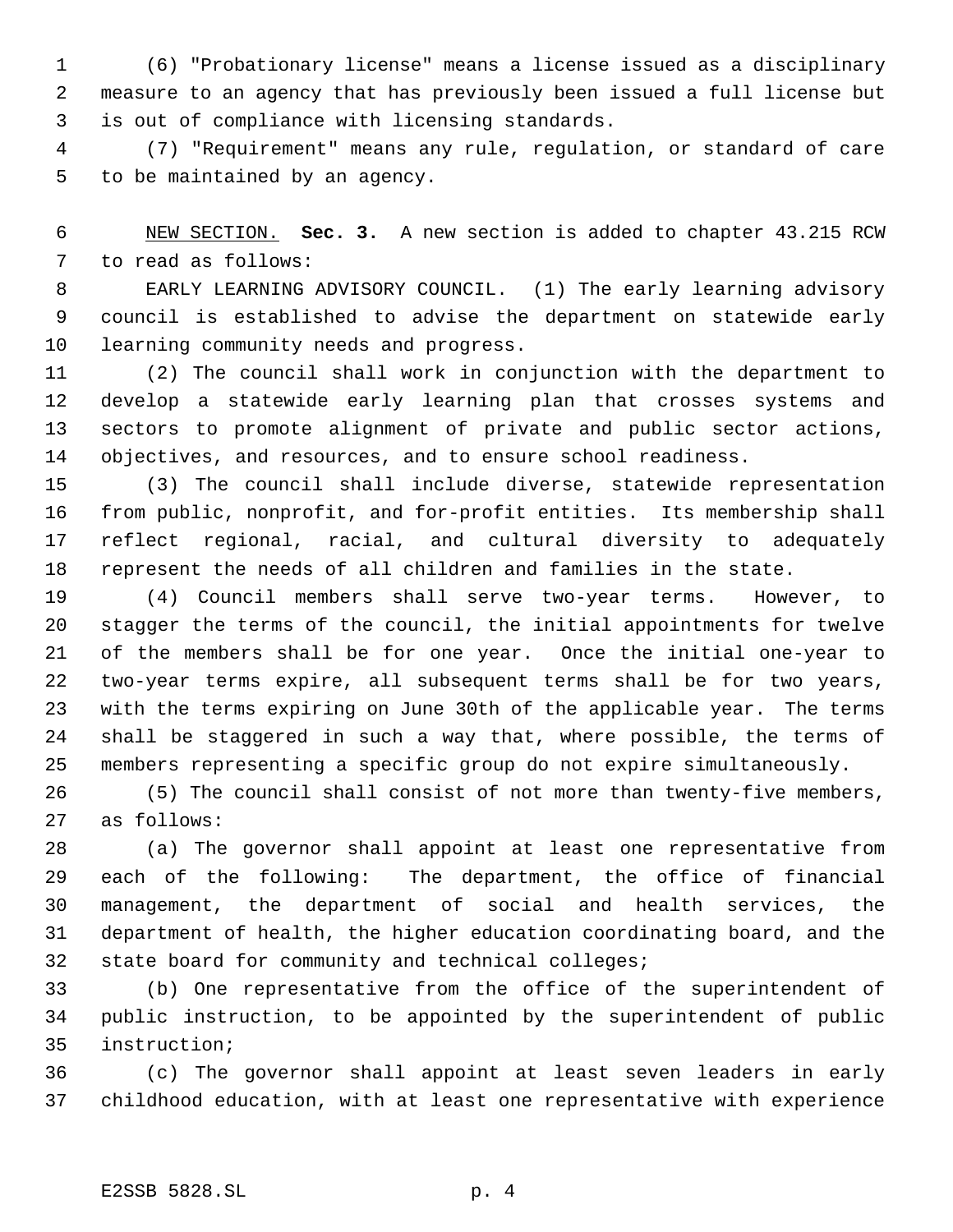or expertise in each of the following areas: Children with disabilities, the K-12 system, family day care providers, and child care centers;

 (d) Two members of the house of representatives, one from each caucus, and two members of the senate, one from each caucus, to be appointed by the speaker of the house of representatives and the president of the senate, respectively;

 (e) Two parents, one of whom serves on the department's parent advisory council, to be appointed by the governor;

 (f) Two representatives of the private-public partnership created in RCW 43.215.070, to be appointed by the partnership board;

 (g) One representative designated by sovereign tribal governments; and

 (h) One representative from the Washington federation of independent schools.

 (6) The council shall be cochaired by one representative of a state agency and one nongovernmental member, to be elected by the council for two-year terms.

 (7) Each member of the board shall be compensated in accordance with RCW 43.03.240 and reimbursed for travel expenses incurred in carrying out the duties of the board in accordance with RCW 43.03.050 and 43.03.060.

(8) The department shall provide staff support to the council.

 NEW SECTION. **Sec. 4.** A new section is added to chapter 43.215 RCW to read as follows:

 VOLUNTARY QUALITY RATING AND IMPROVEMENT SYSTEM. Subject to the availability of amounts appropriated for this specific purpose, the department, in collaboration with community and statewide partners, shall implement a voluntary quality rating and improvement system applicable to licensed or certified child care centers and homes and early education programs. The purpose of the voluntary quality rating and improvement system is to give parents clear and easily accessible information about the quality of child care and early education programs, support improvement in early learning programs throughout the state, increase the readiness of children for school, and close the disparity in access to quality care. Before final implementation of the voluntary quality rating and improvement system, the department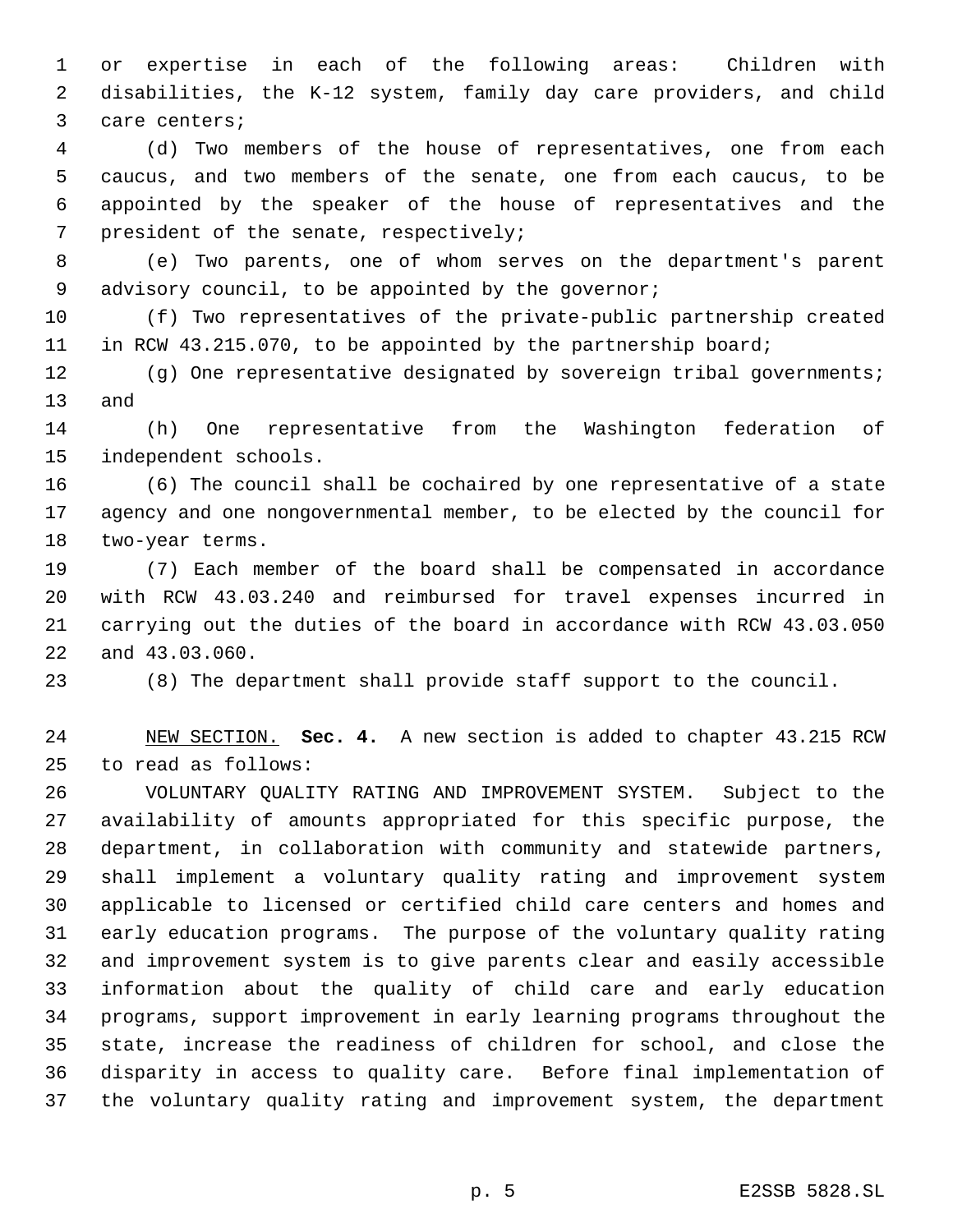shall report to the appropriate policy and fiscal committees of the legislature. Nothing in this section changes the department's responsibility to collectively bargain over mandatory subjects.

 **Sec. 5.** RCW 43.215.020 and 2006 c 265 s 103 are each amended to read as follows:

 (1) The department of early learning is created as an executive branch agency. The department is vested with all powers and duties transferred to it under this chapter and such other powers and duties as may be authorized by law.

 (2) The primary duties of the department are to implement state early learning policy and to coordinate, consolidate, and integrate child care and early learning programs in order to administer programs and funding as efficiently as possible. The department's duties include, but are not limited to, the following:

 (a) To support both public and private sectors toward a comprehensive and collaborative system of early learning that serves parents, children, and providers and to encourage best practices in 18 child care and early learning programs;

19 (b) To ((improve parent education and support)) make early learning resources available to parents and caregivers;

21 (c) To carry out activities ((to improve)), including providing clear and easily accessible information about quality and improving the 23 quality of early learning opportunities for young children ((including activities)), in cooperation with the nongovernmental private-public partnership;

(d) To administer child care and early learning programs;

 (e) To standardize internal financial audits, oversight visits, performance benchmarks, and licensing criteria, so that programs can function in an integrated fashion;

30 (f) To ((assist in)) support the implementation of the nongovernmental private-public partnership and cooperate with that partnership in pursuing its goals including providing data and support necessary for the successful work of the partnership;

 (g) To work cooperatively and in coordination with the early learning council; ((and))

(h) To collaborate with the K-12 school system at the state and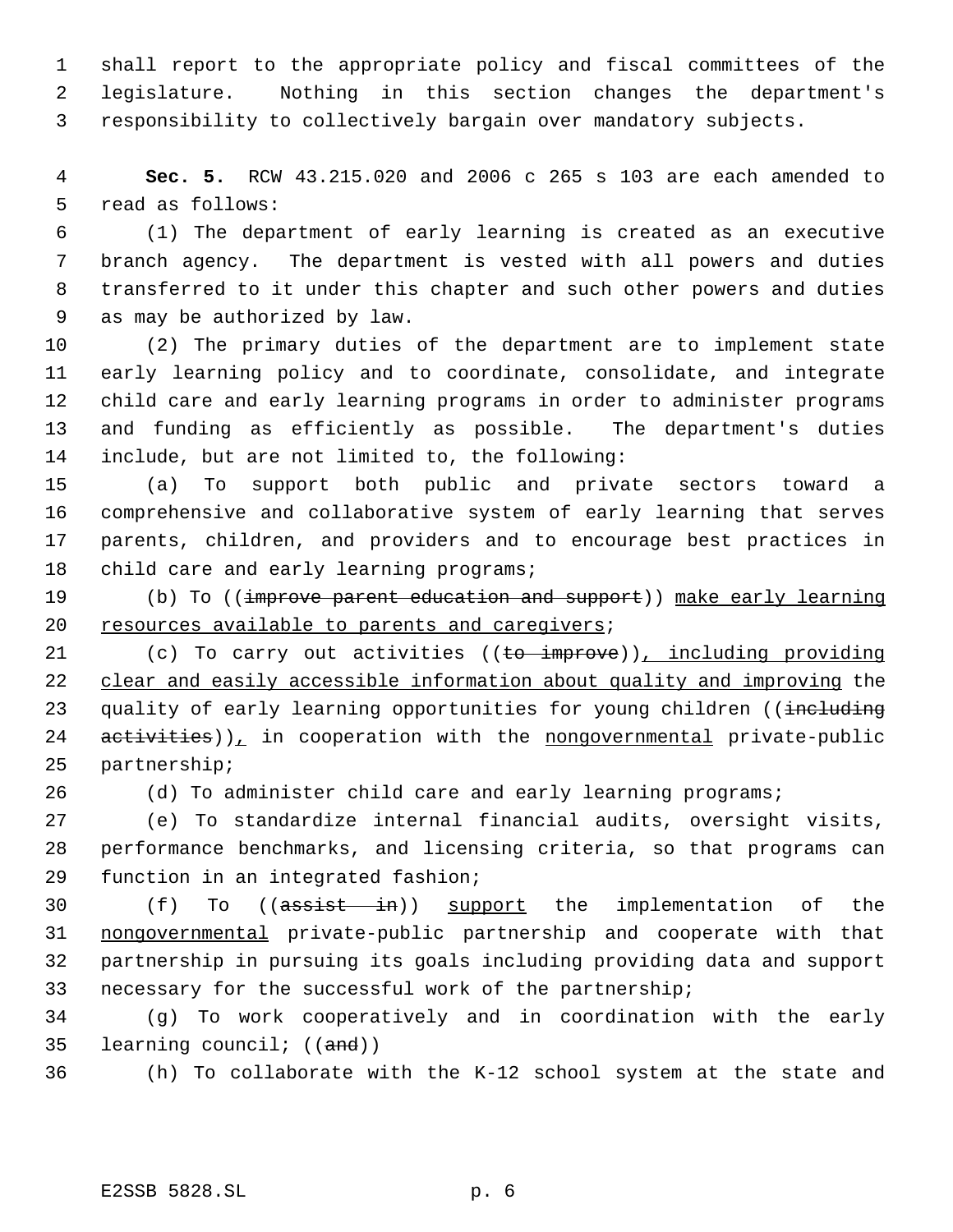local levels to ensure appropriate connections and smooth transitions 2 between early learning and K-12 programs; and

 (i) Upon the development of an early learning information system, to make available to parents timely inspection and licensing action information through the internet and other means.

 (3) The department's programs shall be designed in a way that respects and preserves the ability of parents and legal guardians to direct the education, development, and upbringing of their children. The department shall include parents and legal guardians in the development of policies and program decisions affecting their children.

 NEW SECTION. **Sec. 6.** A new section is added to chapter 43.215 RCW to read as follows:

 DEPARTMENT'S PARTNERSHIP RESPONSIBILITIES. (1) In order to meet its partnership responsibilities, the department shall:

 (a) Work collaboratively with the nongovernmental private-public partnership; and

 (b) Actively seek public and private money for distribution as grants to the nongovernmental private-public partnership.

 (2) In order to meet its partnership responsibilities, the nongovernmental private-public partnership shall:

 (a) Work with and complement existing statewide efforts by enhancing parent resources and support, child care, preschool, and 23 other early learning environments;

 (b) Accept and expend funds to be used for quality improvement initiatives, including but not limited to parent resources and support, and support the alignment of existing funding streams and coordination of efforts across sectors;

 (c) In conjunction with the department, provide leadership to early learning private-public partnerships forming in communities across the state. These local partnerships shall be encouraged to seek local funding and develop strategies to improve coordination and exchange information between the community, early care and education programs, and the K-12 system; and

 (d) Assist the statewide movement to high quality early learning and the support of parents as a child's first and best teacher.